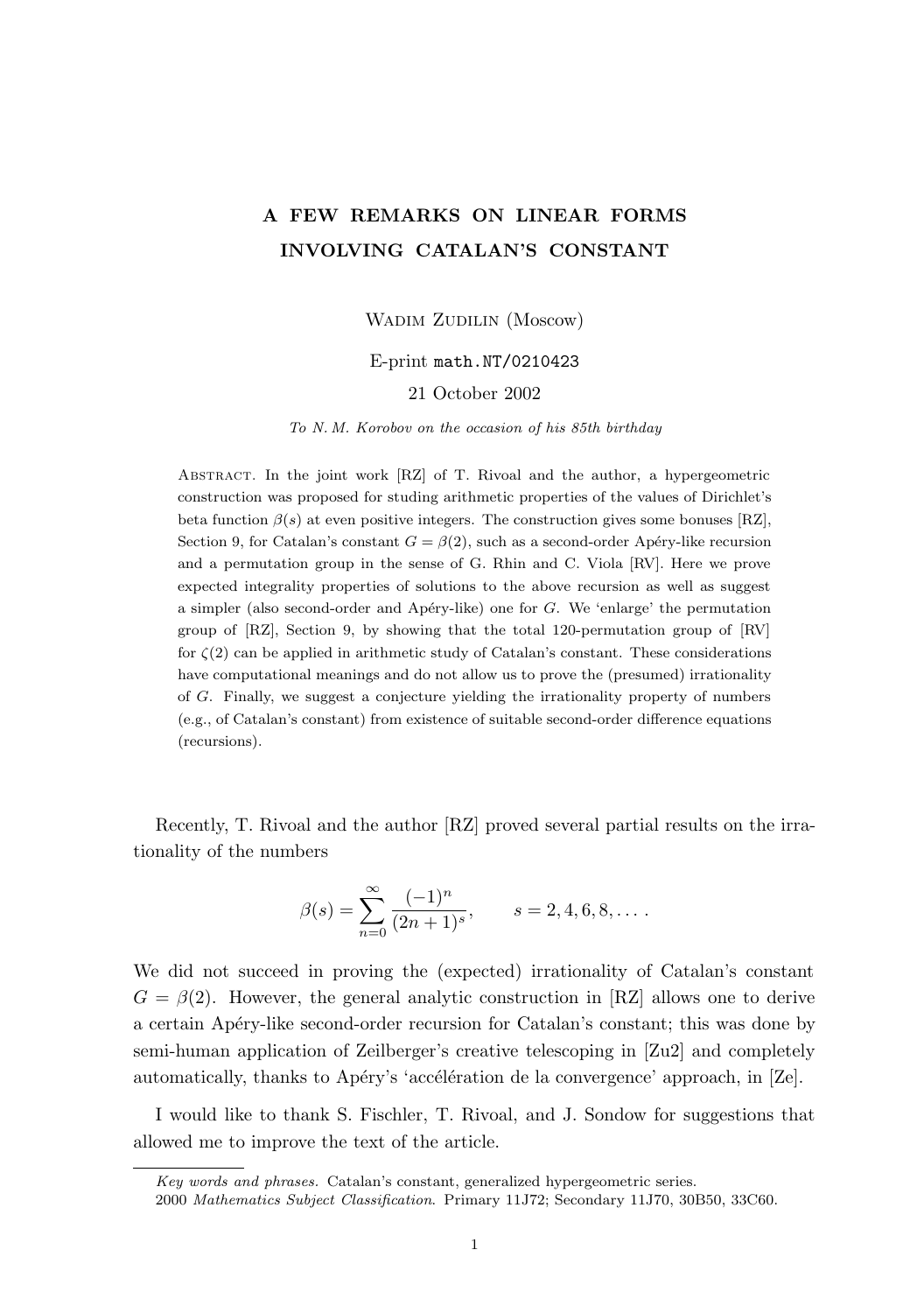1. Hypergeometric series. Recall the Q-linear forms in 1 and G constructed in [RZ] and [Zu2]:

$$
r_n := u_n G - v_n
$$
\n
$$
= \frac{n!}{8} \sum_{t=0}^{\infty} (2t + n + 1) \frac{\prod_{j=1}^{n} (t - j - 1) \cdot \prod_{j=1}^{n} (t + j + n)}{\left(\prod_{j=0}^{n} (t + j + \frac{1}{2})\right)^3} (-1)^t
$$
\n
$$
= \frac{(-1)^n n!}{8} \frac{\Gamma(3n+2) \Gamma(n + \frac{1}{2})^3 \Gamma(n + 1)}{\Gamma(2n + \frac{3}{2})^3 \Gamma(2n + 1)}
$$
\n
$$
\times {}_6F_5 \left( \frac{3n + 1, \frac{3}{2}n + \frac{3}{2}, n + \frac{1}{2}, n + \frac{1}{2}, n + \frac{1}{2}, n + 1}{\frac{3}{2}n + \frac{1}{2}, 2n + \frac{3}{2}, 2n + \frac{3}{2}, 2n + \frac{3}{2}, 2n + 1} \right) - 1 \bigg),
$$
\n
$$
\lim_{n \to \infty} |r_n|^{1/n} = \left| \frac{1 - \sqrt{5}}{2} \right|^5, \qquad \lim_{n \to \infty} u_n^{1/n} = \lim_{n \to \infty} v_n^{1/n} = \left( \frac{1 + \sqrt{5}}{2} \right)^5.
$$
\n(1)

Note that Theorem 1 in [Zu2] states the following:

$$
2^{4n+3}D_n u_n \in \mathbb{Z}, \qquad 2^{4n+3}D_{2n-1}^3 v_n \in \mathbb{Z}, \tag{2}
$$

where  $D_N$  denotes the least common multiple of the numbers  $1, 2, \ldots, N$ , although the better inclusions

$$
2^{4n}u_n \in \mathbb{Z}, \qquad 2^{4n}D_{2n-1}^2v_n \in \mathbb{Z}
$$

hold for  $n = 1, 2, \ldots, 1000$  by numerical verification (see [Zu2], Section 4). The aim of this section is to prove (at least asymptotically, as  $n \to \infty$ , i.e., sufficient for all practical purposes) this experimental observation.

**Theorem 1.** For  $n = 0, 1, 2, \ldots$ , we have

$$
2^{4n+o(n)}u_n \in \mathbb{Z}, \qquad 2^{4n+o(n)}D_{2n-1}^2v_n \in \mathbb{Z}.
$$
 (3)

Remark. As follows from the proof below, the  $o(n)$ -term in the inclusions (3) is of order  $log_2(2n)$ .

Proof. We will require Whipple's transform [Ba], Section 4.4, formula (2),

$$
6F_5\left(\begin{array}{cc} a, 1+\frac{1}{2}a, & b, & c, & d, & e\\ \frac{1}{2}a, & 1+a-b, 1+a-c, 1+a-d, 1+a-e & -1 \end{array}\right)
$$
  
= 
$$
\frac{\Gamma(1+a-d)\Gamma(1+a-e)}{\Gamma(1+a)\Gamma(1+a-d-e)} \cdot {}_3F_2\left(\begin{array}{cc} 1+a-b-c, d, e\\ 1+a-b, 1+a-c \end{array}\Big| 1\right),
$$
 (4)

provided that  $\text{Re}(1 + a - d - e) > 0$ , and Bailey's transform [Ba], Section 6.4, formula (1),

$$
{}_{4}F_{3}\left(\begin{array}{cc} a, & b, & c, & d \\ k-b, k-c, k-d & 1 \end{array}\right)
$$
  
= 
$$
\frac{\Gamma(k-b)\Gamma(k-c)\Gamma(k-d)}{\Gamma(b)\Gamma(c)\Gamma(d)\Gamma(k-b-c)\Gamma(k-b-d)\Gamma(k-c-d)}
$$
  

$$
\times \frac{1}{2\pi i} \int_{-i\infty}^{i\infty} \frac{\Gamma(b+t)\Gamma(c+t)\Gamma(d+t)\Gamma(k-a+2t)}{\Gamma(k-a+t)\Gamma(k+2t)} dt,
$$
 (5)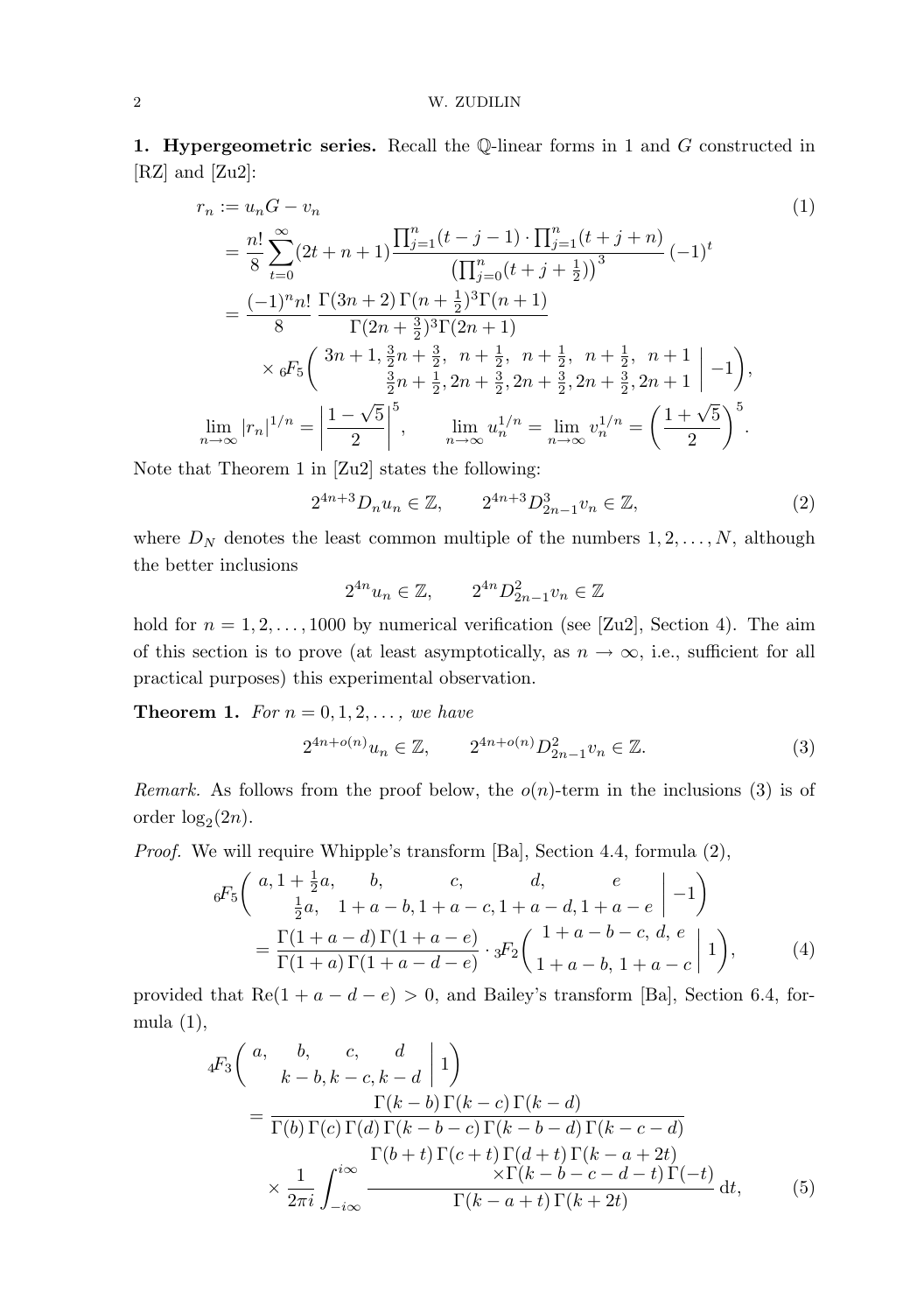where the path of integration is parallel to the imaginary axis, except that it is curved, if necessary, so that the decreasing sequences of poles of the functions  $\Gamma(k-b-c-d-t)$ and  $\Gamma(-t)$  lie to the left of the contour, while the increasing sequences of poles of the functions  $\Gamma(b+t)$ ,  $\Gamma(c+t)$ ,  $\Gamma(d+t)$ , and  $\Gamma(k-a+2t)$  lie to the right.

Applying transform (4) with  $a = 3n + 1$ ,  $b = c = d = n + \frac{1}{2}$  $\frac{1}{2}$ ,  $e = n + 1$  and then transform (5) with  $a = 2n + 2$ ,  $b = n + \frac{1}{2}$  $\frac{1}{2}$ ,  $c = d = n + 1$ ,  $k = 3n + \frac{5}{2}$  $\frac{5}{2}$  we obtain

$$
r_n = \frac{(-1)^n}{8} \frac{(2n+1)!}{n!^2} \frac{1}{2\pi i} \int_{-i\infty}^{i\infty} \frac{\Gamma(n+1+t)^2 \Gamma(n+\frac{1}{2}+2t) \Gamma(-t)^2}{\Gamma(3n+\frac{5}{2}+2t)} dt
$$
  
= 
$$
\frac{(-1)^n}{8} \frac{(2n+1)!}{n!^2} \frac{1}{2\pi i} \int_{-i\infty}^{i\infty} \frac{\Gamma(n+1+t)^2 \Gamma(n+\frac{1}{2}+2t)}{\Gamma(1+t)^2 \Gamma(3n+\frac{5}{2}+2t)} \left(\frac{\pi}{\sin \pi t}\right)^2 dt.
$$
 (6)

Shifting  $n + 1 + t \mapsto t$  and considering the residues at the increasing sequence of poles of the integrand in (6) (cf. [Ne], Lemma 2) we arrive at the formula

$$
r_n = \frac{(-1)^{n+1}}{8} \frac{(2n+1)!}{n!^2} \sum_{\nu=1}^{\infty} \frac{d}{dt} \left( \frac{\Gamma(t)^2 \Gamma(-n - \frac{3}{2} + 2t)}{\Gamma(-n+t)^2 \Gamma(n + \frac{1}{2} + 2t)} \right) \Big|_{t=\nu} = -\sum_{\nu=1}^{\infty} \frac{dR_n(t)}{dt} \Big|_{t=\nu},\tag{7}
$$

where

$$
R_n(t) = \frac{(-1)^n}{8} \frac{(2n+1)!}{n!^2} \frac{\left(\prod_{j=1}^n (t-j)\right)^2}{\prod_{j=0}^{2n+1} (2t+j-n-\frac{3}{2})}
$$
  
= 
$$
\sum_{l=0}^n \left(\frac{A_l}{t+l-\frac{n}{2}-\frac{3}{4}}+\frac{A'_l}{t+l-\frac{n}{2}-\frac{1}{4}}\right).
$$
 (8)

The coefficients  $A_l$  and  $A'_l$ ,  $l = 0, 1, \ldots, n$ , in the partial-fraction decomposition of the function  $R_n(t)$  can be easily determined by the standard procedure:

$$
A_{l} = \frac{(-1)^{n}}{16} \frac{(2n+1)!}{(2l)!(2n-2l+1)!} \cdot \left(\frac{(t-1)(t-2)\cdots(t-n)}{n!}\Big|_{t=-l+\frac{n}{2}+\frac{3}{4}}\right)^{2},
$$
  
\n
$$
A'_{l} = \frac{(-1)^{n+1}}{16} \frac{(2n+1)!}{(2l+1)!(2n-2l)!} \cdot \left(\frac{(t-1)(t-2)\cdots(t-n)}{n!}\Big|_{t=-l+\frac{n}{2}+\frac{1}{4}}\right)^{2},
$$
  
\n
$$
l = 0, 1, \ldots, n,
$$

hence

$$
A_l \cdot 2^{6n+4} \in \mathbb{Z} \quad \text{and} \quad A'_l \cdot 2^{6n+4} \in \mathbb{Z}, \qquad l = 0, 1, \dots, n,
$$
 (9)

by well-known properties of the integer-valued polynomials  $(t-1)(t-2)\cdots(t-n)/n!$ .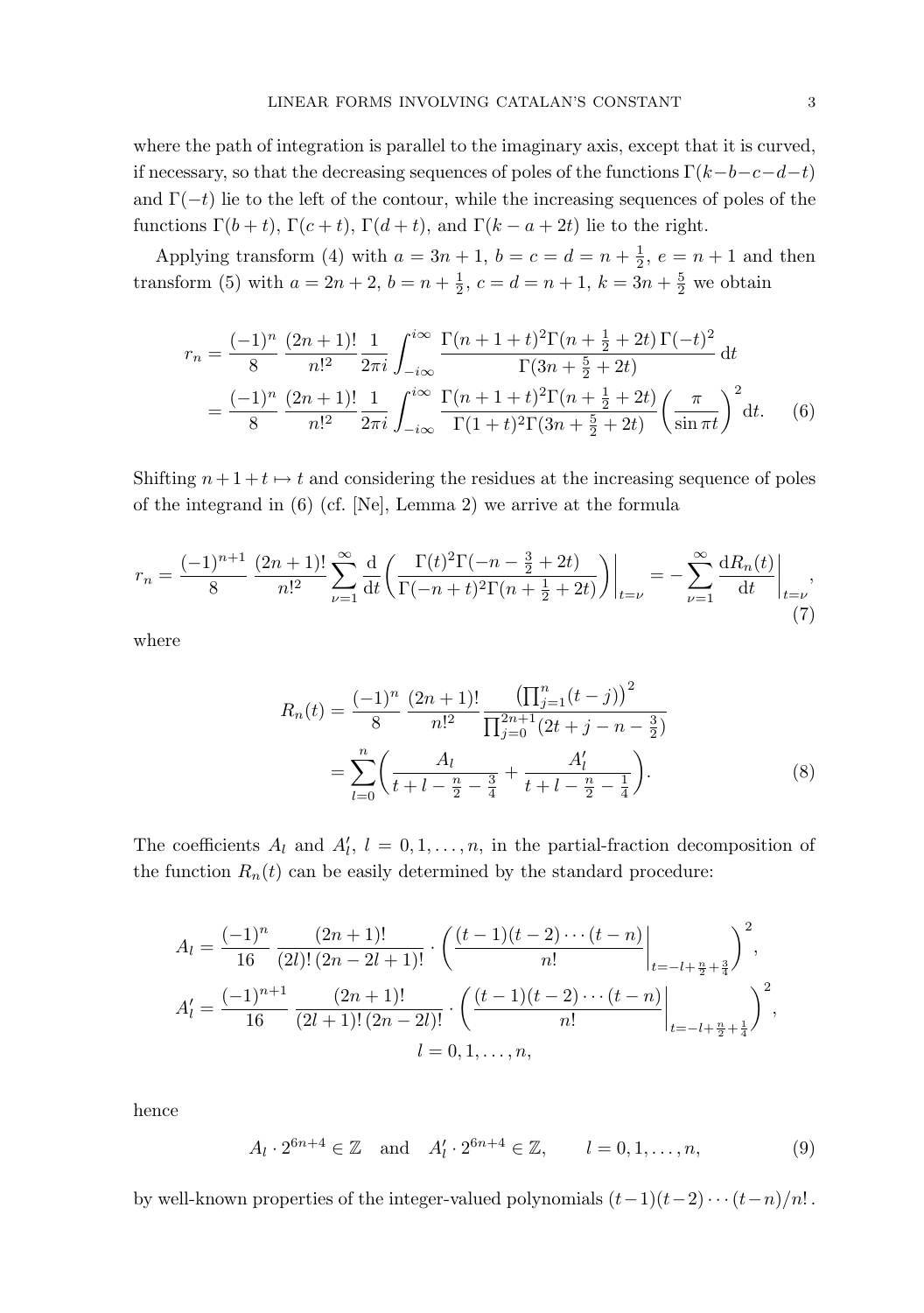Using this decomposition we can continue formula (7) as follows:

$$
r_n = 16 \sum_{l=0}^{n} A_l \cdot \sum_{\mu=0}^{\infty} \frac{1}{(4\mu + \epsilon)^2} + 16 \sum_{l=0}^{n} A'_l \cdot \sum_{\mu=0}^{\infty} \frac{1}{(4\mu + \epsilon')^2} + 16 \sum_{l=0}^{m-1} A_l \sum_{\mu=1}^{m-l} \frac{1}{(4\mu - \epsilon)^2} + 16 \sum_{l=0}^{m'-1} A'_l \sum_{\mu=1}^{m'-l} \frac{1}{(4\mu - \epsilon')^2} - 16 \sum_{l=m+1}^{n} A_l \sum_{\mu=0}^{l-m-1} \frac{1}{(4\mu + \epsilon)^2} - 16 \sum_{l=m'+1}^{n} A'_l \sum_{\mu=0}^{l-m'-1} \frac{1}{(4\mu + \epsilon')^2},
$$
(10)

where  $m = \lfloor (n + 1)/2 \rfloor$ ,  $m' = \lfloor n/2 \rfloor$ ;  $\epsilon = 1$  for n even and  $\epsilon = 3$  for n odd;  $\epsilon' = 4 - \epsilon$ ;  $\lfloor \cdot \rfloor$  denotes the integer part of a number. (For instance, if n is even, we have

$$
\sum_{\nu=1}^{\infty} \sum_{l=0}^{n} \frac{A_l}{(\nu + l - \frac{n}{2} - \frac{3}{4})^2}
$$
  
=  $16 \sum_{l=0}^{2m} A_l \sum_{\nu=1}^{\infty} \frac{1}{(4(\nu + l - m - 1) + 1)^2} = 16 \sum_{l=0}^{2m} A_l \sum_{\mu=l-m}^{\infty} \frac{1}{(4\mu + 1)^2}$   
=  $16 \sum_{l=0}^{m-1} A_l \left( \sum_{\mu=l-m}^{-1} + \sum_{\mu=0}^{\infty} \right) \frac{1}{(4\mu + 1)^2} + 16A_m \sum_{\mu=0}^{\infty} \frac{1}{(4\mu + 1)^2}$   
+  $16 \sum_{l=m+1}^{2m} A_l \left( \sum_{\mu=0}^{\infty} - \sum_{\mu=0}^{l-m-1} \right) \frac{1}{(4\mu + 1)^2}$   
=  $16 \sum_{l=0}^{2m} A_l \cdot \sum_{\mu=0}^{\infty} \frac{1}{(4\mu + 1)^2}$   
+  $16 \sum_{l=0}^{m-1} A_l \sum_{\mu=1}^{m-l} \frac{1}{(4\mu - 1)^2} - 16 \sum_{l=m+1}^{2m} A_l \sum_{\mu=0}^{l-m-1} \frac{1}{(4\mu + 1)^2}$ 

and we proceed analogously in the three remaining cases.)

By (8),  $R_n(t) = O(t^{-2})$  as  $t \to \infty$ , hence  $\sum_{l=0}^n A_l + \sum_{l=0}^n A'_l = 0$ . Therefore, formula (10) can be written in the desired form  $r_n = u_nG - v_n$ , where

$$
u_n = 16(-1)^n \sum_{l=0}^n A_l = 16(-1)^{n+1} \sum_{l=0}^n A'_l,
$$
  
\n
$$
v_n = -16 \sum_{l=0}^{m-1} A_l \sum_{\mu=1}^{m-l} \frac{1}{(4\mu - \epsilon)^2} - 16 \sum_{l=0}^{m'-1} A'_l \sum_{\mu=1}^{m'-l} \frac{1}{(4\mu - \epsilon')^2} + 16 \sum_{l=m+1}^n A_l \sum_{\mu=0}^{l-m'-1} \frac{1}{(4\mu + \epsilon')^2}.
$$
\n(11)

(Again, Zeilberger's creative telescoping applied to the sequences  $u_n, v_n$  in (11) yields the Apéry-like recursion from [Zu2] for the old sequences  $u_n, v_n$  in (1); this fact implies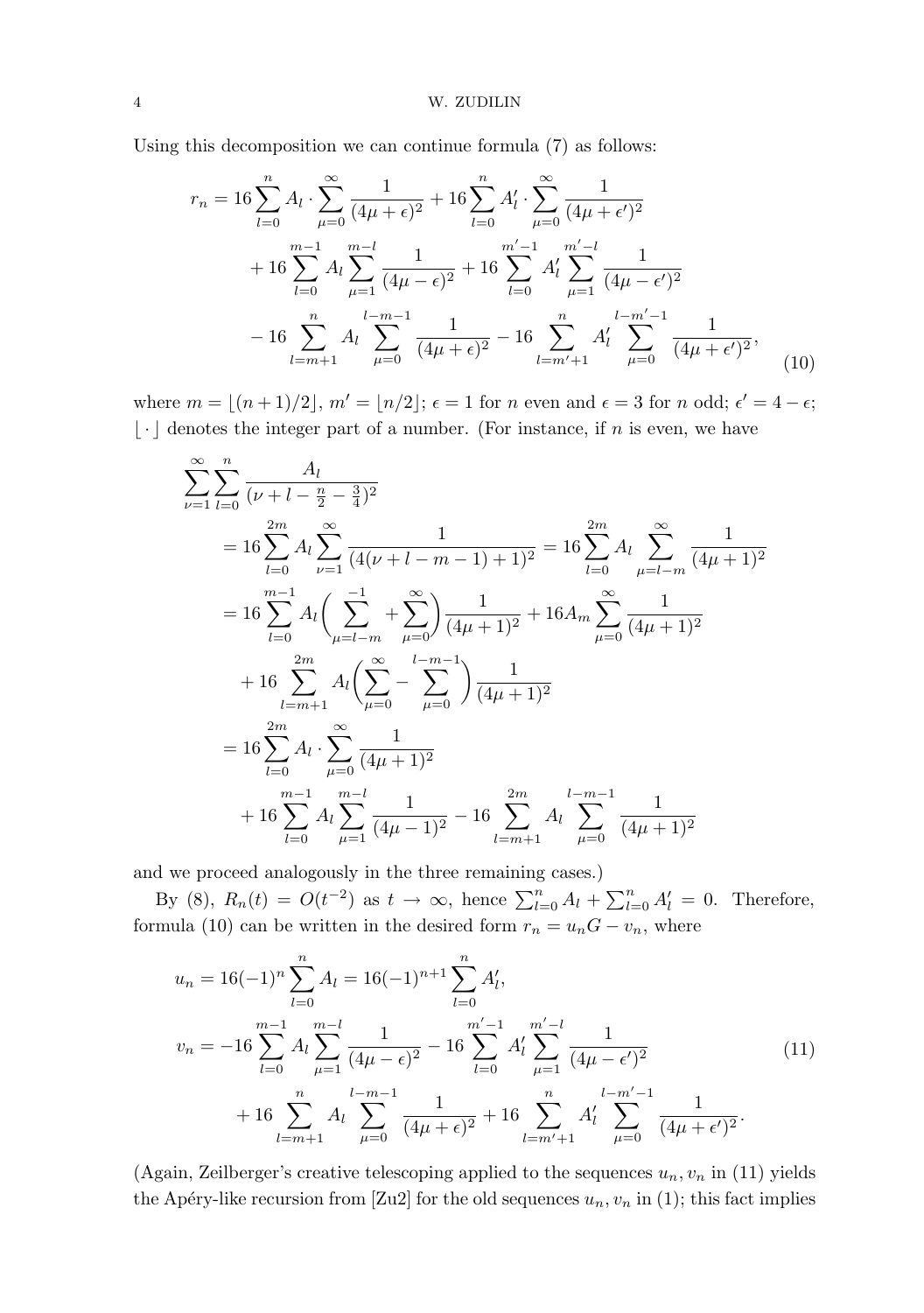the coincidence of the two representations (1) and (11) for the numbers  $u_n$  and  $v_n$ in the sequence  $r_n = u_n G - v_n$ .) Formulae (11) for  $u_n, v_n$  and relations (9) imply  $2^{6n}u_n, 2^{6n}D_{2n-1}^2v_n \in \mathbb{Z}$ . Finally, using (2) and the fact that the order of 2 in  $D_N$  is  $\lfloor \log_2 N \rfloor$  we arrive at the desired inclusions (3), and the theorem is proved.

2. A new Apéry-like recursion for Catalan's constant. The recursion in  $[{\rm RZ}]$ , [Zu2] allows one to do fast computation of G with high accuracy. Interpreting the solution to the recursion in [RZ], [Zu2] as in (7) prompted us to modify slightly the parameters of the above construction. Thus we take the sequence

$$
\tilde{r}_n = \tilde{u}_n G - \tilde{v}_n = -\sum_{\nu=1}^{\infty} \frac{d\tilde{R}_n(t)}{dt} \Big|_{t=\nu},\tag{12}
$$
\n
$$
\tilde{R}_n(t) = \frac{(-1)^n}{2} \frac{(2n)!}{(n-1)!^2} \frac{\prod_{j=1}^{n-1} (t-j) \cdot \prod_{j=1}^n (t-j)}{\prod_{j=0}^{2n} (2t+j-n-\frac{1}{2})}
$$

and apply Zeilberger's algorithm of creative telescoping in order to prove the following result.

**Theorem 2.** The numbers  $\tilde{u}_n$  and  $\tilde{v}_n$  satisfy the second-order recursion

$$
(2n)^{2}(2n+1)^{2}(20n^{2}-20n+3)\tilde{u}_{n+1} - (3520n^{6} - 2672n^{4} + 196n^{2} - 9)\tilde{u}_{n}
$$

$$
-(2n)^{2}(2n+1)(2n-3)(20n^{2} + 20n + 3)\tilde{u}_{n-1} = 0, \qquad n = 1, 2, 3, \dots,
$$

$$
(13)
$$

with the initial data  $\tilde{u}_0 = 0$ ,  $\tilde{u}_1 = 6$ , and  $\tilde{v}_0 = -1$ ,  $\tilde{v}_1 = 5$ . In addition, the limit relations √

$$
\lim_{n \to \infty} |\tilde{u}_n G - \tilde{v}_n|^{1/n} = \left| \frac{1 - \sqrt{5}}{2} \right|^5, \qquad \lim_{n \to \infty} \tilde{u}_n^{1/n} = \lim_{n \to \infty} \tilde{v}_n^{1/n} = \left( \frac{1 + \sqrt{5}}{2} \right)^5,
$$

hold and

$$
2^{4n+o(n)}\tilde{u}_n \in \mathbb{Z}, \quad 2^{4n+o(n)}D_{2n-1}^2\tilde{v}_n \in \mathbb{Z} \qquad \text{for } n = 0, 1, 2, \dots \tag{14}
$$

(The proof of the inclusions (14) is a word-by-word repetition of what was done in Section 1.)

The polynomials in  $(13)$  are polynomials in  $2n$  with integer coefficients; the recursion (13) looks a little simpler than in [RZ], [Zu2]. As in [Zu2], Theorems 2 and 3, the constraint (12) also leads to the continued-fraction expansion

$$
6G = 5 + \frac{516}{|q(2)} + \frac{p(3)}{|q(4)} + \frac{p(5)}{|q(6)} + \dots + \frac{p(2n - 1)}{|q(2n)} + \dots,
$$
  

$$
p(n) = (5n^2 - 20n + 18)(n - 2)(n - 1)^2 n^2 (n + 1)^2 (n + 2)(5n^2 + 20n + 18),
$$
  

$$
q(n) = 55n^6 - 167n^4 + 49n^2 - 9,
$$

and to the multiple Euler-type integral

$$
\tilde{u}_n G - \tilde{v}_n = \frac{(-1)^{n-1}n}{2} \int_0^1 \int_0^1 \frac{x^{n-3/2} (1-x)^n y^{n-1} (1-y)^{n-1/2}}{(1-xy)^n} dx dy,
$$
  
\n
$$
n = 1, 2, 3, \dots.
$$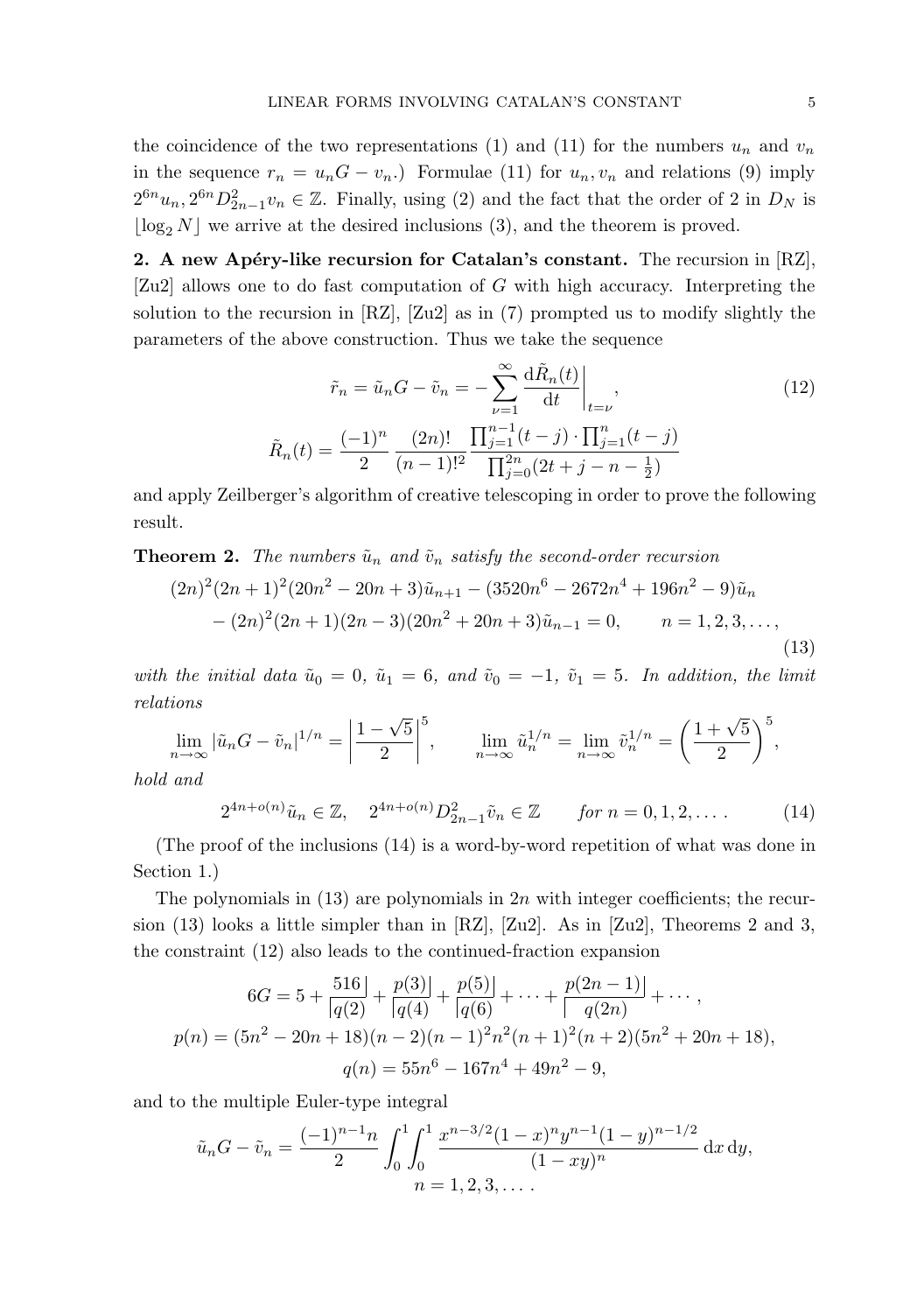3. A permutation group related to Catalan's constant. Take the parameters  $h_0, h_1, h_2, h_3, h_4$  satisfying the conditions

$$
h_0, h_4 \in \mathbb{Z}, \qquad h_1, h_2, h_3 \in \mathbb{Z} + \frac{1}{2}, \tag{15}
$$

$$
h_j > 0 \quad \text{and} \quad 1 + h_0 - h_j - h_l > 0 \qquad \text{for } j, l = 1, 2, 3, 4. \tag{16}
$$

As shown in [RZ], Lemma 2, the quantity

$$
\frac{\Gamma(1+h_0)\Gamma(h_3)\Gamma(h_4)\Gamma(1+h_0-h_1-h_3)\Gamma(1+h_0-h_2-h_4)\Gamma(1+h_0-h_3-h_4)}{\Gamma(1+h_0-h_1)\Gamma(1+h_0-h_2)\Gamma(1+h_0-h_3)\Gamma(1+h_0-h_4)}
$$
\n
$$
\times {}_6F_5\left(\begin{array}{cc} h_0, 1+\frac{1}{2}h_0, & h_1, & h_2, & h_3, & h_4 \\ \frac{1}{2}h_0, & 1+h_0-h_1, 1+h_0-h_2, 1+h_0-h_3, 1+h_0-h_4 \end{array}\Big| -1\right)_{(17)}
$$

belongs to the space  $\mathbb{Q}G + \mathbb{Q}$ . (In [RZ], a different ratio of gamma factors multiplies the  ${}_{6}F_5$ -series, but one ratio is a rational multiple of the other.)

By means of the new parameters

$$
a_1 = 1 + h_0 - h_1 - h_2
$$
,  $a_2 = h_3$ ,  $a_3 = h_4$ ,  
 $b_2 = 1 + h_0 - h_1$ ,  $b_3 = 1 + h_0 - h_2$ 

and thanks to Whipple's transform (4) we can represent the quantity (17) as follows:

$$
\frac{\Gamma(a_2)\Gamma(a_3)\Gamma(b_2-a_2)\Gamma(b_3-a_3)}{\Gamma(b_2)\Gamma(b_3)} \cdot {}_3F_2\left(\begin{array}{c} a_1, a_2, a_3 \ b_2, b_3 \end{array} \middle| 1\right)
$$

$$
= \int_0^1 \int_0^1 \frac{x^{a_2-1}(1-x)^{b_2-a_2-1}y^{a_3-1}(1-y)^{b_3-a_3-1}}{(1-xy)^{a_0}} dx dy.
$$
(18)

Finally, take the third 10-element set  $c$ :

$$
c_{00} = (b_2 + b_3) - (a_1 + a_2 + a_3) - 1,
$$
  
\n
$$
c_{jl} = \begin{cases} a_j - 1 & \text{if } l = 1, \\ b_l - a_j - 1 & \text{if } l = 2, 3, \end{cases}
$$
\n
$$
j, l = 1, 2, 3
$$
\n
$$
(19)
$$

(hence all  $c_{jl} > -1$  by (16)), in order to get that the double integral

$$
H(c) = \int_0^1 \int_0^1 \frac{x^{c_{21}}(1-x)^{c_{22}}y^{c_{31}}(1-y)^{c_{33}}}{(1-xy)^{c_{11}+1}} dx dy
$$
 (20)

lies in  $\mathbb{Q}G + \mathbb{Q}$ . It will be useful to split the set (19) as  $\mathbf{c} = (\mathbf{c}', \mathbf{c}'')$ , where

$$
c' = (c_{00}, c_{21}, c_{22}, c_{33}, c_{31})
$$
 and  $c'' = (c_{11}, c_{23}, c_{13}, c_{12}, c_{32})$ 

will be interpreted as cyclically ordered sets (i.e.,  $c_{00}$  follows  $c_{31}$  in  $c'$  and  $c_{11}$  follows  $c_{32}$  in  $c'$ ). Obviously, each element in  $c''$  can be expressed in terms of elements in  $c'$ , and vice versa. Using relations (15) and summarizing what we said above we obtain the following result.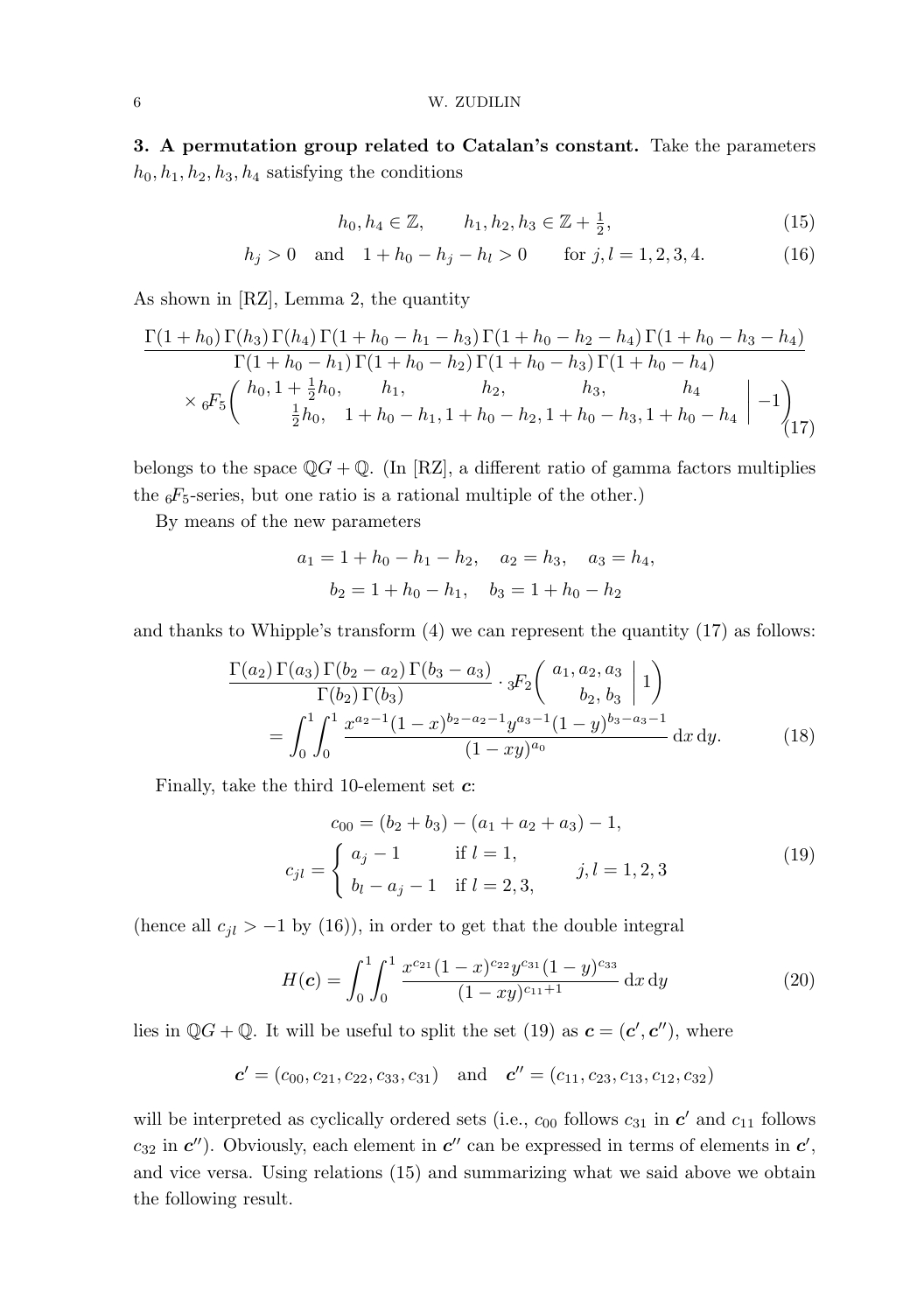Suppose that

$$
c_{00}, c_{21}, c_{33} \in \mathbb{Z} + \frac{1}{2} \quad and \quad c_{22}, c_{31} \in \mathbb{Z}
$$
 (21)

for the elements in  $c'$  (or, equivalently,  $c_{13}, c_{12}, c_{32} \in \mathbb{Z}+\frac{1}{2}$  $\frac{1}{2}$  and  $c_{11}, c_{23} \in \mathbb{Z}$  for the elements in  $c''$ ) and that all elements in  $c$  are  $> -1$ . Then  $H(c) \in \mathbb{Q}G + \mathbb{Q}$ .

Digressing from the demi-integrality of the parameters  $c$ , let us note that the hypergeometric  ${}_{3}F_{2}$ -representation (18) and the equivalent  ${}_{6}F_{5}$ -representation (17) lead to the following group structure (cf. [Wh] or [Ba], Sections 3.5–3.6). Each permutation of the parameters  $a_1, a_2, a_3$  in (18) or of the parameters  $h_1, h_2, h_3, h_4$  in (17) gives a hypergeometric series of the same kind (but with a different ratio of gamma factors before it). For instance, the transposition  $\mathfrak{h} = (h_1 \ h_4)$  rearranges the parameters  $\boldsymbol{a}$ and b as follows:

$$
\mathfrak{h}\colon \left(\begin{array}{c} a_1, a_2, a_3 \\ b_2, b_3 \end{array}\right) \mapsto \left(\begin{array}{c} b_3 - a_3, & a_2, & b_3 - a_1 \\ b_2 + b_3 - a_1 - a_3, & b_3 \end{array}\right)
$$

and corresponds to Thomae's transformation [Ba], Section 3.2. Hence the group G generated by all such permutations appears naturally. An advantage of the superfluous 10-element set c is the fact that  $\mathfrak{G}$  acts on the parameters c quite simply—by permutations. As F. J. W. Whipple has shown [Wh], the group  $\mathfrak{G}$  is of order 120. A possible choice of generators of  $\mathfrak G$  consists of the transpositions  $\mathfrak a_1 = (a_1 \ a_3),$  $a_2 = (a_2 \ a_3)$ ,  $b = (b_2 \ b_3)$ , and the above-cited  $b = (h_1 \ h_4)$  (see [Zu1], Section 6); the action of these permutations on the set  $c$  reads as follows:

$$
\mathfrak{a}_1 = (c_{11} c_{31})(c_{12} c_{32})(c_{13} c_{33}), \quad \mathfrak{a}_2 = (c_{21} c_{31})(c_{22} c_{32})(c_{23} c_{33}), \n\mathfrak{b} = (c_{12} c_{13})(c_{22} c_{23})(c_{32} c_{33}), \quad \mathfrak{h} = (c_{00} c_{22})(c_{11} c_{33})(c_{13} c_{31}).
$$
\n(22)

**Theorem 3.** Let the quantity  $H(c)$  be defined as the double integral in (20), or as the <sub>3</sub>F<sub>2</sub>-series in (18), or as the  ${}_{6}F_{5}$ -series in (17). Let  $\mathfrak{G} \subset \mathfrak{S}_{10}$  be the c-permutation group generated by (22). Suppose that all elements in the set  $c$  are  $> -1$ . Then

(i) the quantity

$$
\frac{H(\mathbf{c})}{\Pi(\mathbf{c})}, \qquad \text{where} \quad \Pi(\mathbf{c}) = \Gamma(c_{00}) \Gamma(c_{21}) \Gamma(c_{22}) \Gamma(c_{33}) \Gamma(c_{31}), \tag{23}
$$

is G-stable;

(ii) if the set **c** is  $\mathfrak{G}$ -equivalent to a set satisfying condition (21), we have  $H(c) \in$  $\mathbb{Q}G + \mathbb{Q}$ .

*Proof.* (i) The  $\mathfrak{G}\text{-stability}$  of the quantity (23) has to be verified for the permutations in the list  $(22)$ ; this is routine using Whipple's transform for verification of the  $\mathfrak{h}$ stability.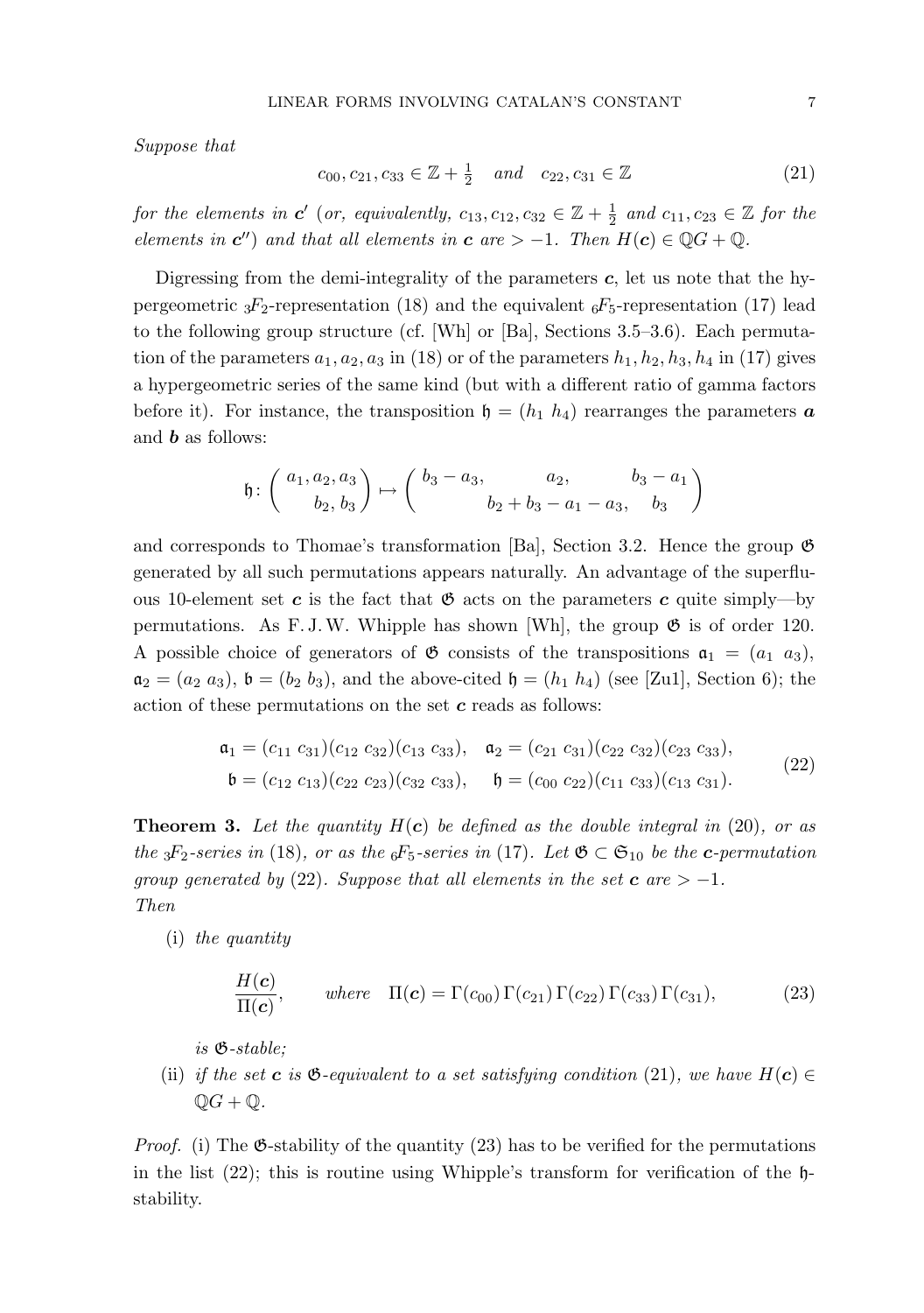#### 8 W. ZUDILIN

(ii) In order to deduce the inclusion  $H(c) \in \mathbb{Q}G + \mathbb{Q}$  from the above claim (i), it remains to show that  $\Pi(\sigma c)/\Pi(c) \in \mathbb{Q}$  for a set c satisfying (21) and for all  $\sigma \in \mathfrak{G}$  or, equivalently, for  $\sigma \in {\{\mathfrak{a}_1, \mathfrak{a}_2, \mathfrak{b}, \mathfrak{h}\}}$  (by  $\sigma \mathbf{c}$  we mean the action of a permutation  $\sigma \in \mathfrak{G}$ on the set  $c$ ). This follows easily from the fact that the gamma factors in

 $\Pi(c)$ ,  $\Pi(\mathfrak{a}_1c)$ ,  $\Pi(\mathfrak{a}_2c)$ ,  $\Pi(\mathfrak{b}c)$ ,  $\Pi(\mathfrak{h}c)$ 

have exactly three arguments belonging to  $\mathbb{Z} + \frac{1}{2}$  $\frac{1}{2}$  and two arguments belonging to  $\mathbb{Z}$ .

Another (very remarkable) description of the group  $\mathfrak{G}$  by means of the double integrals (20) and their birational transformations can be found in the work [RV].

By [RV], when all elements in c are non-negative integers, one has  $H(c) \in \mathbb{Q}\zeta(2)+\mathbb{Q}$ , where  $\zeta(2) = \pi^2/6$ . Moreover, in this case,  $D_{m_1}D_{m_2}H(c) \in \mathbb{Z}\zeta(2) + \mathbb{Z}$ , where  $m_1 \geq m_2$  are the two successive maxima of the set c. This inclusion and the  $\mathfrak{G}$ stability of the quantity  $H(c)/\Pi(c)$  make it possible to deduce a nice irrationality measure for  $\zeta(2)$  (for details, see [RV]).

Theorems 1–3 allow us to expect a similar inclusion

$$
2^{2M+o(M)}D_{m_1}D_{m_2}H(c) \in \mathbb{Z}G + \mathbb{Z}
$$
\n
$$
(24)
$$

if the set c is  $\mathfrak{G}$ -equivalent to a set satisfying (21); here M is the sum of two integers in  $c' = (c_{00}, c_{21}, c_{22}, c_{33}, c_{31})$  and  $m_1 \geq m_2$  are the two successive maxima of the set 2c. Unfortunately, the inclusion (24) is beyond the reach of even the powerful group-structure approach to proving irrationality results developed in [RV] (see also  $[Zu1]$ .

# 4. Difference equations and irrationality. Since

$$
\lim_{n \to \infty} D_{2n-1}^{1/n} = e^2
$$

by the prime number theorem, Theorem 1 (supplemented with equation (1)) or Theorem 2 do not yield the irrationality of Catalan's constant. What is the connection between irrationality and Apéry-like difference equations? We would like to conclude this note by pointing out the following expectation.

A sequence  $\{x_n\} = \{x_n\}_{n=0}^{\infty} \subset \mathbb{Q}$  is said to satisfy the geometric condition<sup>1</sup> if the least common denominator of the numbers  $x_0, x_1, \ldots, x_n$  grows at most geometrically as  $n \to \infty$ .

Given a second-order recursion

$$
x_{n+1} + a(n)x_n + b(n)x_{n-1} = 0, \qquad \lim_{n \to \infty} a(n) = a_0 \in \mathbb{Q}, \quad \lim_{n \to \infty} b(n) = b_0 \in \mathbb{Q}, \tag{25}
$$

<sup>&</sup>lt;sup>1</sup>We should replace the standard term 'G-condition' by the phrase 'geometric condition' since the capital letter  $G$  is reserved for Catalan's constant here.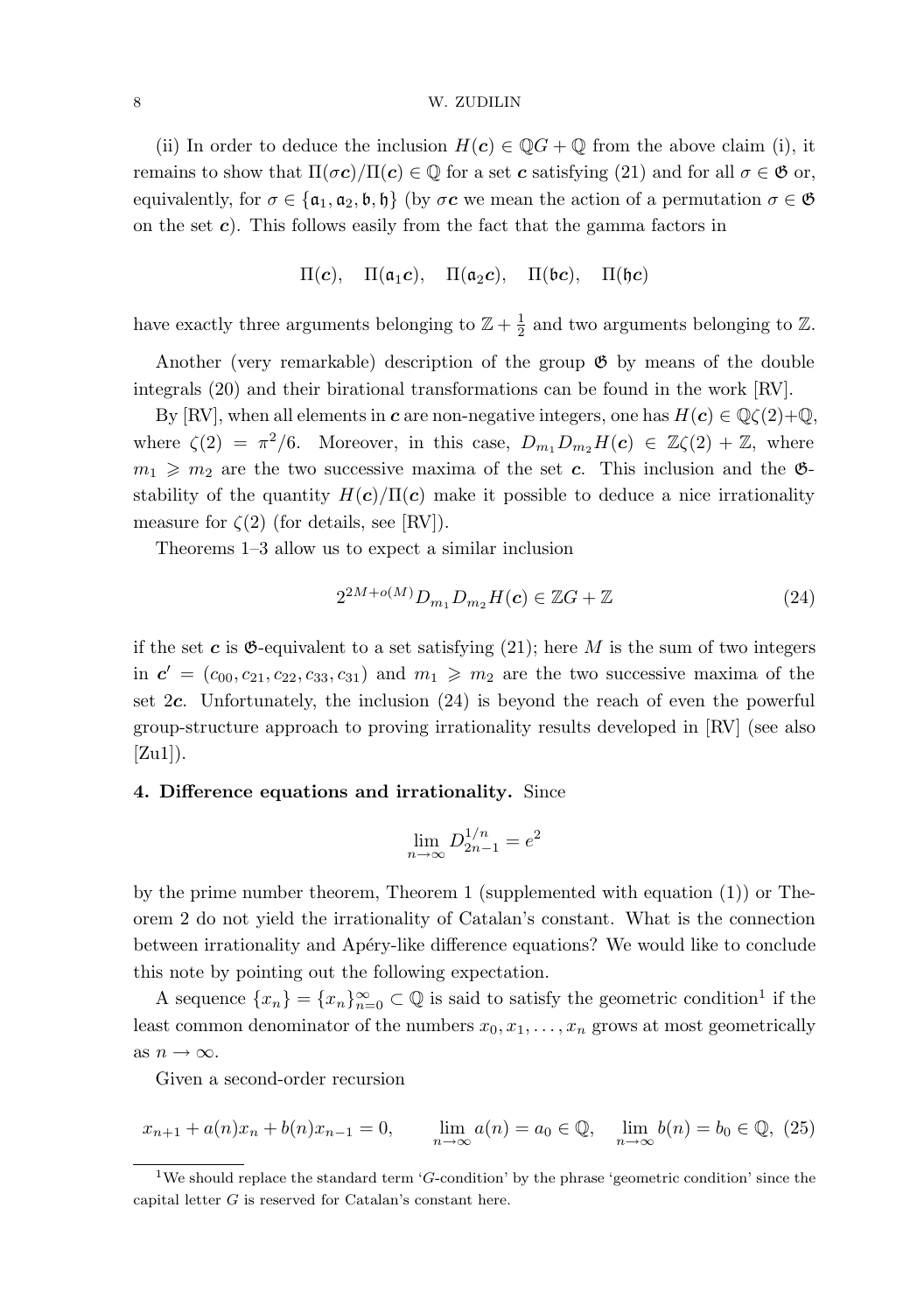suppose that the characteristic polynomial  $\lambda^2 + a_0\lambda + b_0$  has roots  $\lambda_1$  and  $\lambda_2$  satisfying  $0 < |\lambda_1| < |\lambda_2|$ . Perron's theorem (see, e.g., [Ge], Chapter V, Section 5) then guarantees the existence of two linearly independent solutions  $\{x_n\}$  and  $\{y_n\}$  such that

$$
\lim_{n \to \infty} \frac{x_{n+1}}{x_n} = \lambda_1, \qquad \lim_{n \to \infty} \frac{y_{n+1}}{y_n} = \lambda_2.
$$
 (26)

**Conjecture.** In the above notation, suppose that both solutions  $\{x_n\}$  and  $\{y_n\}$  of the recursion (25) are rational and satisfy the geometric condition. Then  $\lambda_1$  and  $\lambda_2$ are rational numbers.

This conjecture is trivially true in the case of constant coefficients  $a(n) = a_0$  and  $b(n) = b_0$  of the recursion (25); we leave this observation as an exercise to the reader.

In order to show how the irrationality of G follows from the above conjecture, we have only to mention that, if G is rational, the solutions  $\{\tilde{u}_n\}$  and  $\{\tilde{r}_n\} = \{\tilde{u}_nG - \tilde{v}_n\}$ to the recursion (13) are also rational numbers satisfying the geometric condition and form Perron's basis, while the roots  $(11\pm5\sqrt{5})/2 = ((1\pm\sqrt{5})/2)^5$  of the characteristic polynomial are clearly irrational.

The geometric condition cannot be removed from hypothesis of the conjecture<sup>2</sup>. Indeed, taking  $\lambda = (11 + 5\sqrt{5})/2$  and  $\lambda_1 = -1/\lambda$ ,  $\lambda_2 = \lambda$ , set

$$
x_n = \frac{(-1)^n}{\lfloor \lambda^n \rfloor} \in \mathbb{Q}, \quad y_n = \lfloor \lambda^n \rfloor \in \mathbb{Z}, \qquad n = 0, 1, 2, \dots \tag{27}
$$

Then  $x_n \sim \lambda_1^n$  and  $y_n \sim \lambda_2^n$  as  $n \to \infty$ , hence relations (26) hold. In addition, the sequences (27) satisfy the recursion (25) with

$$
b(n) = -\frac{\lfloor \lambda^{n-1} \rfloor}{\lfloor \lambda^{n+1} \rfloor} \cdot \frac{\lfloor \lambda^n \rfloor^2 + \lfloor \lambda^{n+1} \rfloor^2}{\lfloor \lambda^{n-1} \rfloor^2 + \lfloor \lambda^n \rfloor^2},
$$
  
\n
$$
a(n) = \frac{\lfloor \lambda^n \rfloor}{\lfloor \lambda^{n-1} \rfloor} \cdot b(n) + \frac{\lfloor \lambda^n \rfloor}{\lfloor \lambda^{n+1} \rfloor},
$$
  
\n
$$
n = 0, 1, 2, \dots.
$$

## **REFERENCES**

- [Ba] W. N. Bailey, Generalized hypergeometric series, Cambridge Math. Tracts, vol. 32, Cambridge Univ. Press, Cambridge, 1935; 2nd reprinted edition, Stechert-Hafner, New York– London, 1964.
- [Ge] A. O. Gel'fond, *Calculus of finite differences*, International Monographs on Advanced Mathematics and Physics, Hindustan Publishing Corp., Delhi, 1971, translated from the Russian.
- [Ne] Yu. V. Nesterenko, A few remarks on  $\zeta(3)$ , Mat. Zametki [Math. Notes] 59 (1996), no. 6, 865–880.
- [RV] G. Rhin and C. Viola, On a permutation group related to  $\zeta(2)$ , Acta Arith. **77** (1996), no. 1, 23–56.

<sup>&</sup>lt;sup>2</sup>It is possible that the conjecture is true if we replace the geometric condition hypothesis by the assumption  $a(n), b(n) \in \mathbb{Q}(n)$ ; however this new conjecture would not cover several known cases (for instance, the recursion corresponding to Nesterenko's continued fraction for  $\zeta(3)$  in [Ne], Theorem 2).